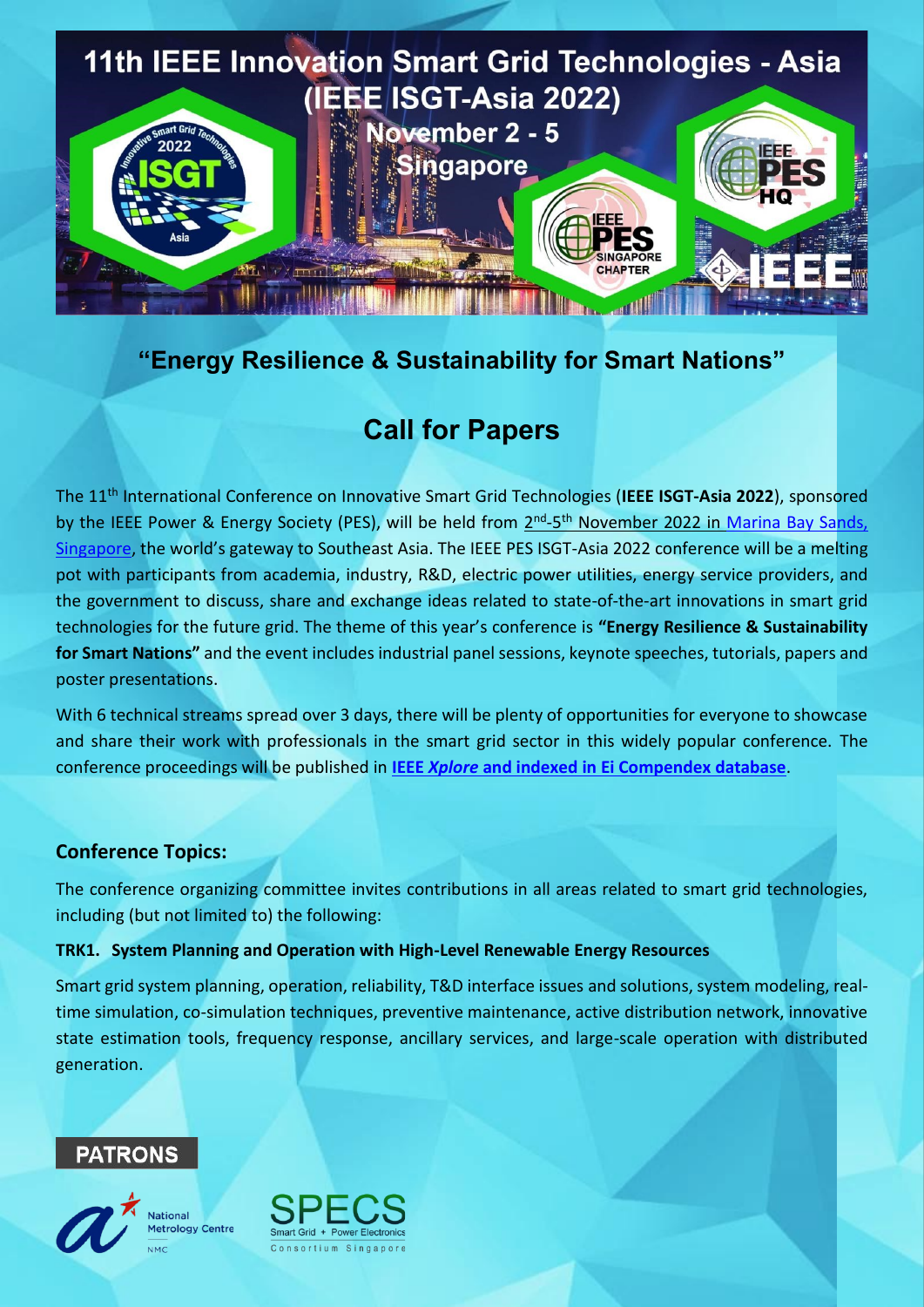

#### **TRK2. Information and Communication Technologies (ICT) and Cyber-Physical Security**

Role of ICT in smart grids, smart metering, data acquisition and monitoring, sensor networks, information and communication protocols and standards, 5G techniques and applications to smart grid, big data analytics, cloud computing, data management, substation automation, and cyber-physical security.

#### **TRK3. Renewable Generation Integration and Low-Inertia Grid**

Power electronic circuit topologies and control strategies, integration of inverter-based resources (IBRs), grid-forming and grid-following controls, stability and power quality issues, grid-connected energy storage systems and their control, electric vehicle charging technologies and its impact in grid operation, overlay grids, electric drives, electric vehicle technologies, solid-state transformers.

#### **TRK4. Artificial Intelligence (AI) for Grid Resilience Enhancement**

Models and tools to simulate and quantify climate change impacts on grid reliability and resiliency, resiliency metrics and hardening techniques, use of renewable energy for grid resilience, proactive control, fast restoration, AI/machine learning for grid resilience, machine learning for transient stability analysis, smart grid protection solutions.

#### **TRK5. Grid-Edge Systems and Technologies**

Microgrid, Islanding, energy & demand-side management system, and consumer behavior, grid-interactive efficient buildings, energy efficiency, grid-edge intelligence, district heating and cooling, smart cities solutions, restoration and mitigation of extreme events.

#### **TRK6. Electricity Market, Innovative Business Mechanism, Policy/Regulatory Aspects**

Regulatory aspects, policies, standards, electricity market mechanics, design and business models, economic impacts on energy market price, and smart grid awareness.





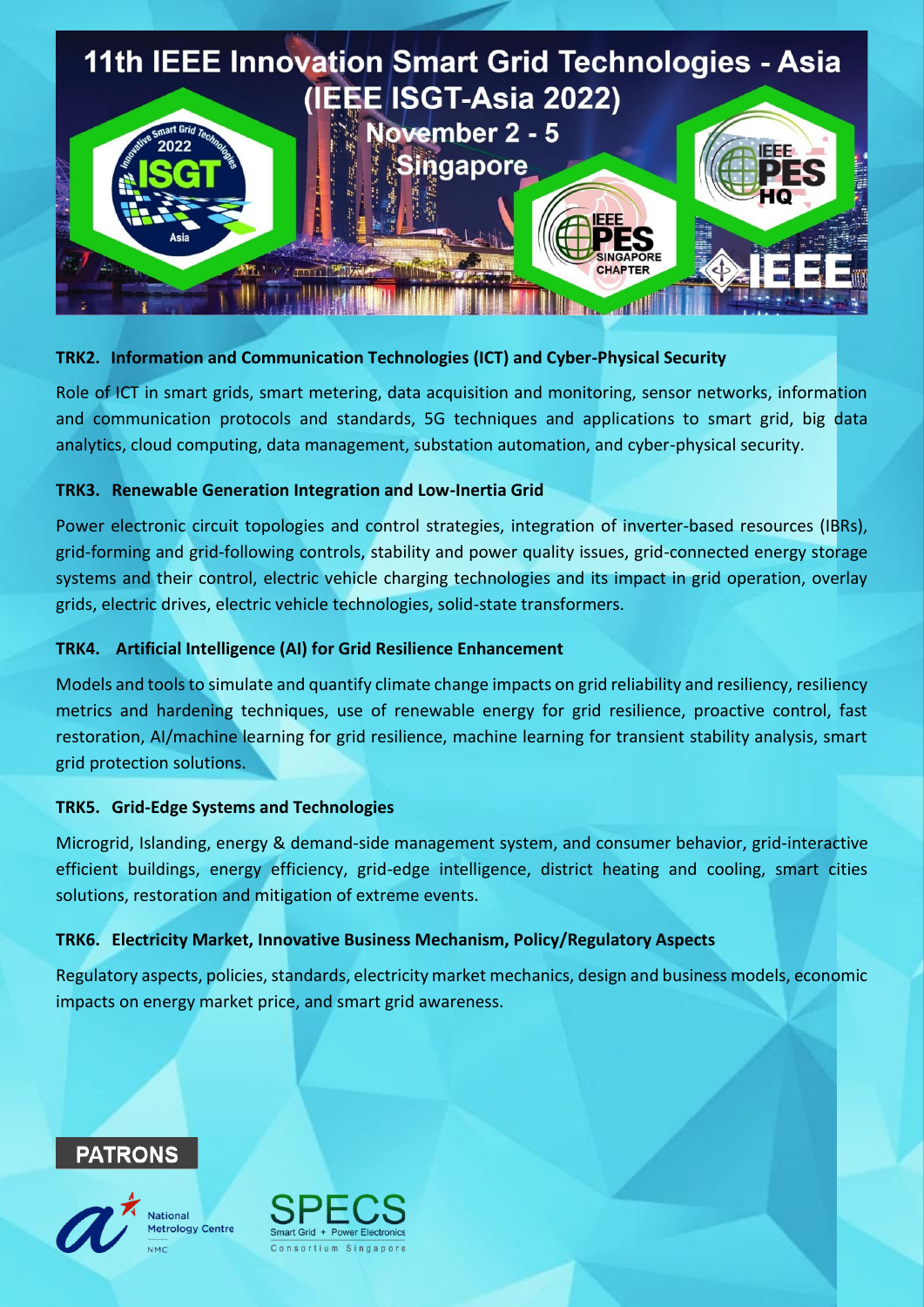

#### **Keynote Speakers:**



**Saifur Rahman** Life Fellow of IEEE IEEE President-Elec 2022 Joseph Loring Professor, Virginia Tech, USA



**Jessica Bian** IEEE Power & Energy Society (PES) President Vice-President, Grid-X Partners, USA



**Shay Bahramirad** IEEE Power & Energy Society (PES) President-Elect 2022 Senior Vice President, LUMA Energy, USA



**Claudio Cañizares** Fellow of IEEE, Royal Society of Canada, Canada Academy of Engineering, Professor, UWaterloo, Canada, and Hydro One Endowed Chair



**Shu Yuen (Ron) Hui** Fellow of the IEEE, Royal Academy of Engineering., ATSE, US National Academy of Inventors MediaTek Endowed Professor, NTU



**Amit K. Gupta** Fellow of IEEE, IET, and IES, Head of Rolls-Royce Electrical at Rolls-Royce Singapore Pte Ltd. Director of the Electrical Programme at Rolls-Royce@NTU Corporate lab



**Nando Ochoa** Professor of Smart Grids and Power System, University of Melbourne, Australia



**Thomas Reindl** Deputy CEO of the Solar Energy Research Institute of Singapore and Principal Research Fellow, NUS

For more detailed information visit [Keynote Speakers](https://ieee-isgt-asia.org/program/keynote-speakers/)' Biography and Sypnosis





**National** Metrology Centre **NMC** 

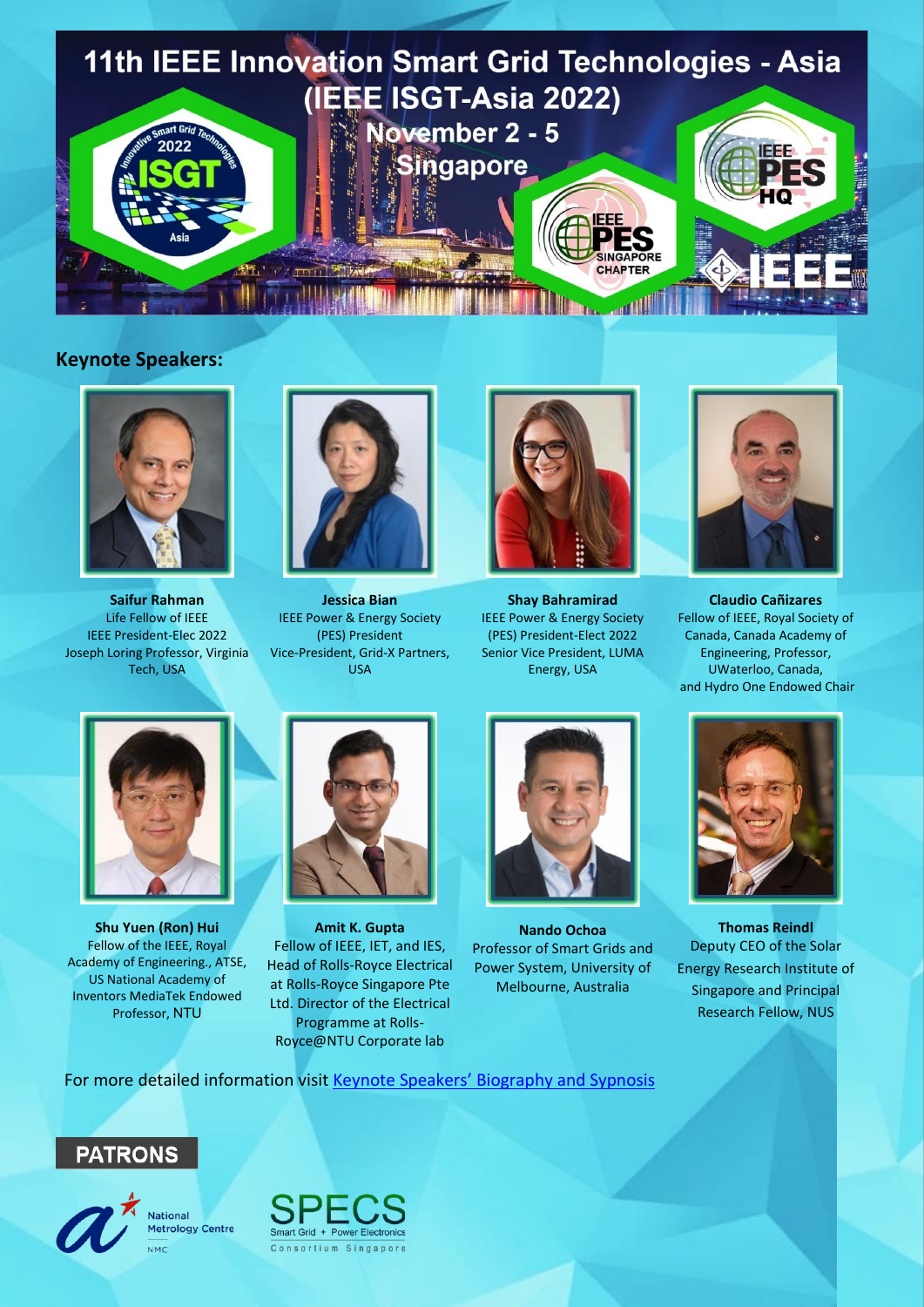

#### **Special Sessions:**

**SS1. Artificial Intelligence enabled smart control for advanced energy management systems in Modern Microgid.**

Dr. Pengfeng Lin, Assist. Prof. Jianfang Xiao, and Mr. Romain Migné

- **SS2. Cloud-Based Control of Distributed Energy Resources in Energy Internet.** Dr. Yu Wang, Assist. Prof. Mazher Syed, Assoc. Prof. Yan Xu, and Prof. Graeme Burt.
- **SS3. Advances in Virtual Power Plant: Modelling, Optimization, and Implementation.** Dr. Cuo Zhang, Prof. Zhao Yang Dong, and Assoc. Prof. Junjie Hu:
- **SS4. Coordinated Operation of Active Distribution Networks.** Assist. Prof. Bing Yan and Dr. Wei Lin

and Assist. Prof. Manoj Kumawat

**SS5. Toward Digitalized Microgrids with Blockchain, Data Driven Techniques, and Cyber-Resilience Enhancement Methods.**

Mr. Jiahong Dai, Dr. Pengfeng Lin, Dr. Chao Ren, Mr. Jiawei Yang, and Dr. Pengfei Tu

- **SS6. Topical Developments of Power Electronics Converter with their Futuristic Control Approach in System Resilience Enhancement.** Assist. Prof. Nitin Gupta, Assist. Prof. Dhivya Sampath K., Dr. Nirav Patel, Assist. Prof. Ajay Kumar,
- **SS7. Internet of Energy Innovations with Blockchain Enabled Decentralized Infrastructure.** Assist. Prof. Jun Zhao, Dr. S. M. Suhail Hussain, Dr. Mansoor Ali, and Dr. Muhammad Musthafa Roomi
- **SS8. Energy Transition Strategies, and Environment and Climatic Benefits of Pushing Forward NetZero Target.**

Dr. Xuran Ivan Li, Prof. Hai Guo, and Assist. Prof. Youwei Jia

To find out more detailed technical outlines and topic of interests for respective sessions [click here.](https://ieee-isgt-asia.org/for-authors/call-for-special-session-paper/)





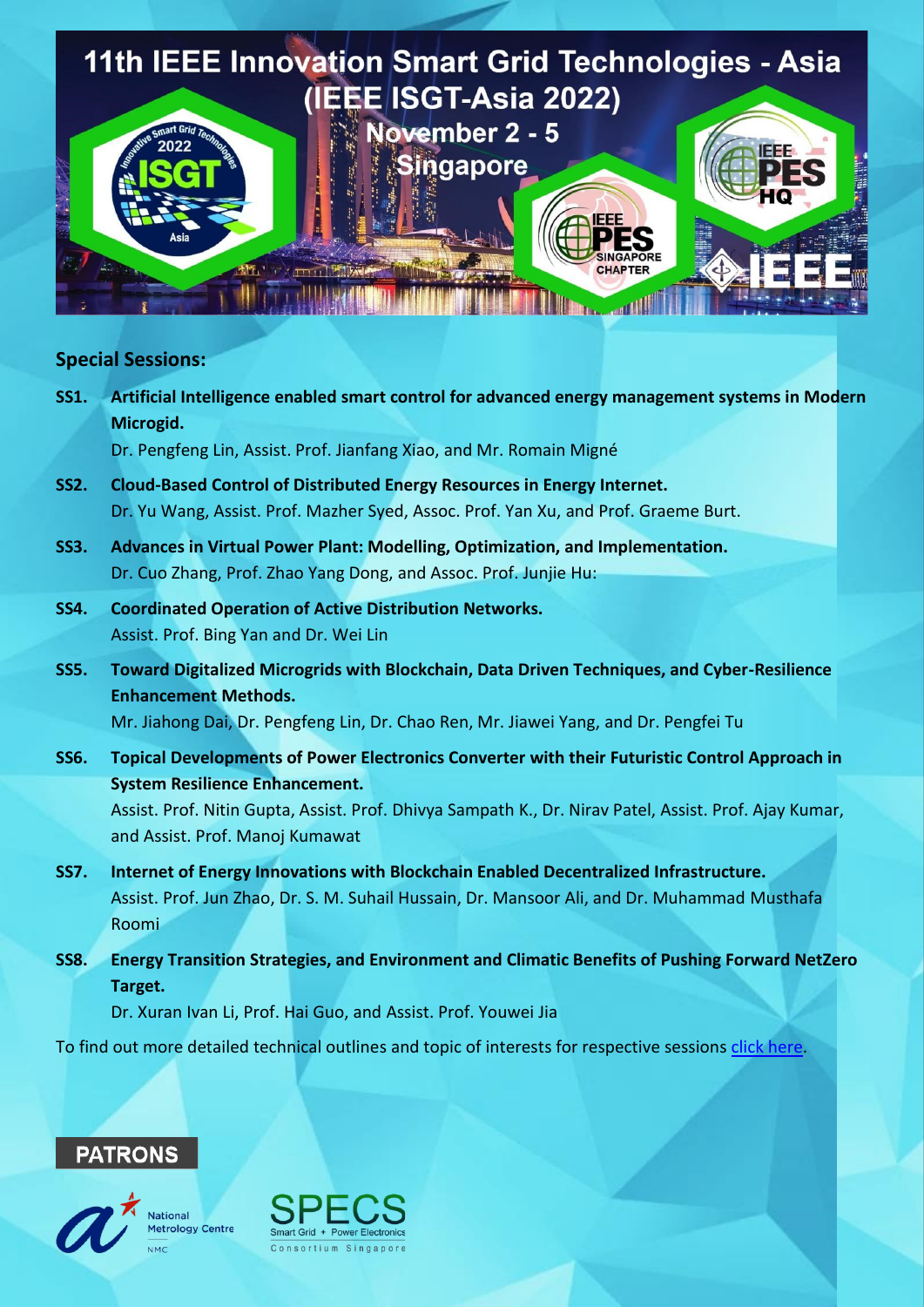

#### **Tutorial Sessions:**

**TS1. Machine Learning and Optimization for Smart Grid.** Professor Zhang Yan and Dr. Yushua Li, Department of Inofrmatics, Digital Infrasture and Security, University of Osla, Norway.

> **Learning Outcomes: I**ntroduce the new features, requirements and challenges of the future generation smart grid, using multiple state-of-the-art machine learning methods to address challenges in load scheduling, load monitoring and frequency control, present energy P2P trading and sharing based on distributed optimization and game theory, and explore the problem of placement and routing optimization for wind farm by using UAV.

### **TS2. How to Develop Cloud Computing Frameworks for using Real-Time Data Streams in Large-Scaled Distribution System Simulations.**

Dr. Sayonsom Chanda,

Senior Simulations Engineer @ National Renewable Energy Laboratory, Denver, Colorado, USA, Tech Lead @ Plexflo, Boulder, Colorado, USA.

**Learning Outcomes:** Become familiar with cloud architecture/frameworks and open-source libraries that can be used to bring together machine learning and electric power grid simulations into cloud platforms, exercise intelligence extraction from real-time AMI datastreams, and learn from three case studies of cloud-based power grid simulations – for scenarios like DER hosting capacity and EV infrastructure planning.

For more detailed information visit, [Tutorial Speakers' Biography and Sypnosis](https://ieee-isgt-asia.org/program_old/tutorials/).





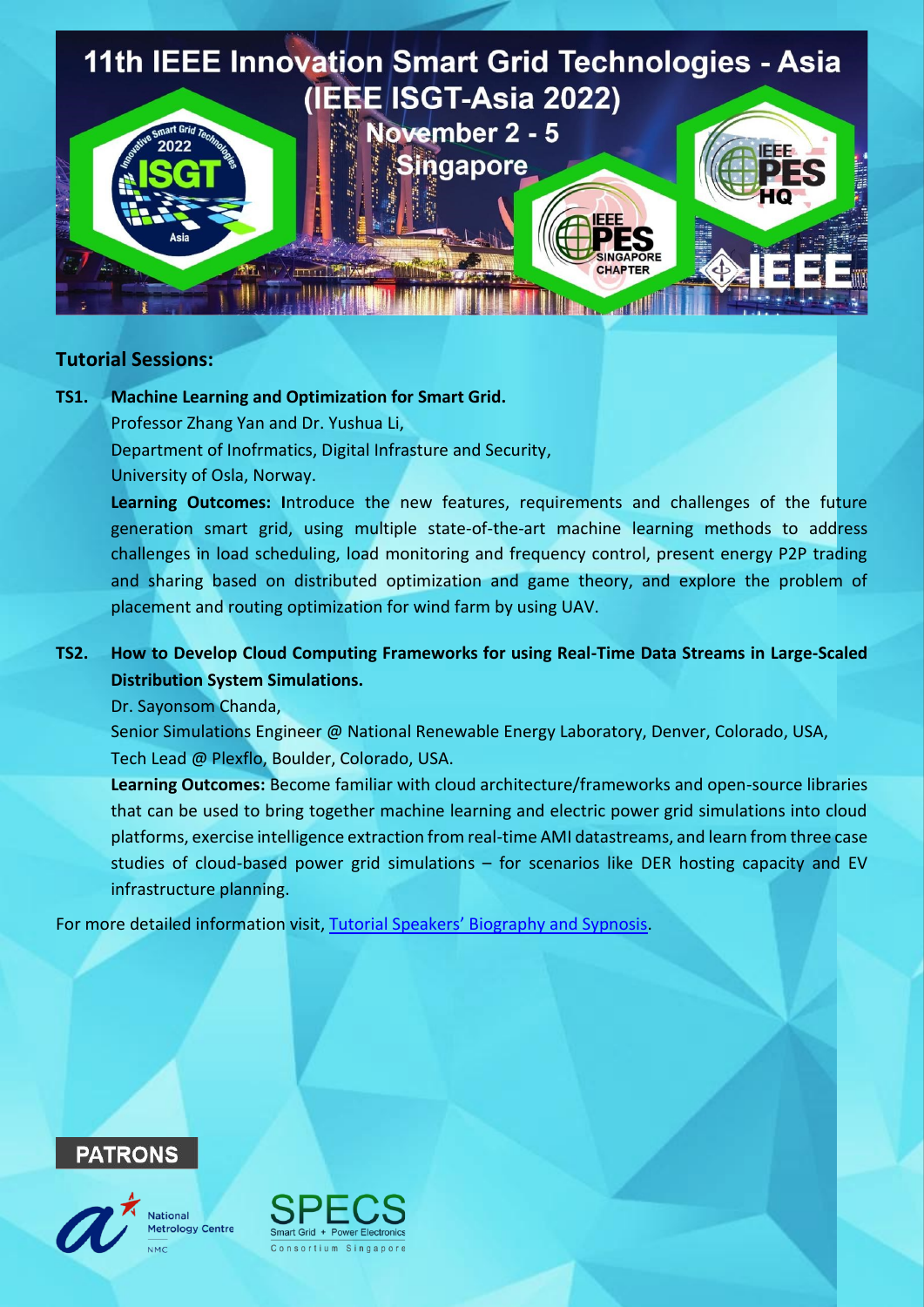

### **Organizing Committee:**

| <b>Advisory Chair</b>                             | <b>Professor Dipti Srinivasan National University of Singapore</b>                 |
|---------------------------------------------------|------------------------------------------------------------------------------------|
| <b>General Co-Chairs</b>                          | <b>Assoc. Prof. Yan Xu Nanyang Technological University Singapore</b>              |
|                                                   | Assoc. Prof. Naayagi Ramasamy Newcastle University in Singapore                    |
| <b>Program Co-Chairs</b>                          | Assist. Prof. Jimmy C. H. Peng National University of Singapore                    |
|                                                   | Assist. Prof. Junbo Zhao University of Connecticut, USA                            |
| <b>Tutorial/Special</b>                           | Professor Balarko Chaudhuri Imperial College London, UK                            |
| <b>Sessions/Keynotes Chair</b>                    |                                                                                    |
| <b>Financial Chair</b>                            | Assist. Prof. Anurag Sharma Newcastle University in Singapore                      |
| <b>Publication Chair</b>                          | Dr. Daisuke Mashima Advanced Digital Sciences Center (Illinois Singapore Pte. Ltd) |
| <b>Publicity Co-Chairs</b>                        | Prof. Chia-Chi Chu National Tsing Hua University, Taiwan                           |
|                                                   | Assoc. Prof. Farhad Shahnia Murdoch University, Australia                          |
|                                                   | Dr. Jie Huang State Grid Electric Power Research Institute, China                  |
| <b>Industry and Sponsorship</b>                   | Mr. Tan Teck Lee Singapore Power Group                                             |
| <b>Co-Chairs</b>                                  | Dr. Koh Leong Hai Agency for Science, Technology, and Research (A*STAR)            |
| <b>Local Arrangement Co-</b>                      | Assist. Prof. Dhivya S. Kumar Singapore Institute of Technology                    |
| <b>Chairs</b>                                     | Assist. Prof. Elsa Feng Singapore Institute of Technology                          |
| <b>Registration Chair</b>                         | Dr. Anupam Trivedi National University of Singapore                                |
| <b>Registration Co-Chair/</b><br><b>Web Chair</b> | Dr. Muhammad Ramadan Saifuddin Singapore University of Technology and Design       |

# **Contact:**

# **Follow Us #ISGTAsia2022:**

[Facebook](https://www.facebook.com/profile.php?id=100078388742524) [Twitter](https://twitter.com/IsgtAsia) [LinkedIn](https://www.linkedin.com/in/isgt-asia-twentytwentytwo-435744231/)

Website: <https://ieee-isgt-asia.org/> Email: [ieeeisgt2022@gmail.com](mailto:ieeeisgt2022@gmail.com)

# **PATRONS**



National Metrology Centre **NMC**